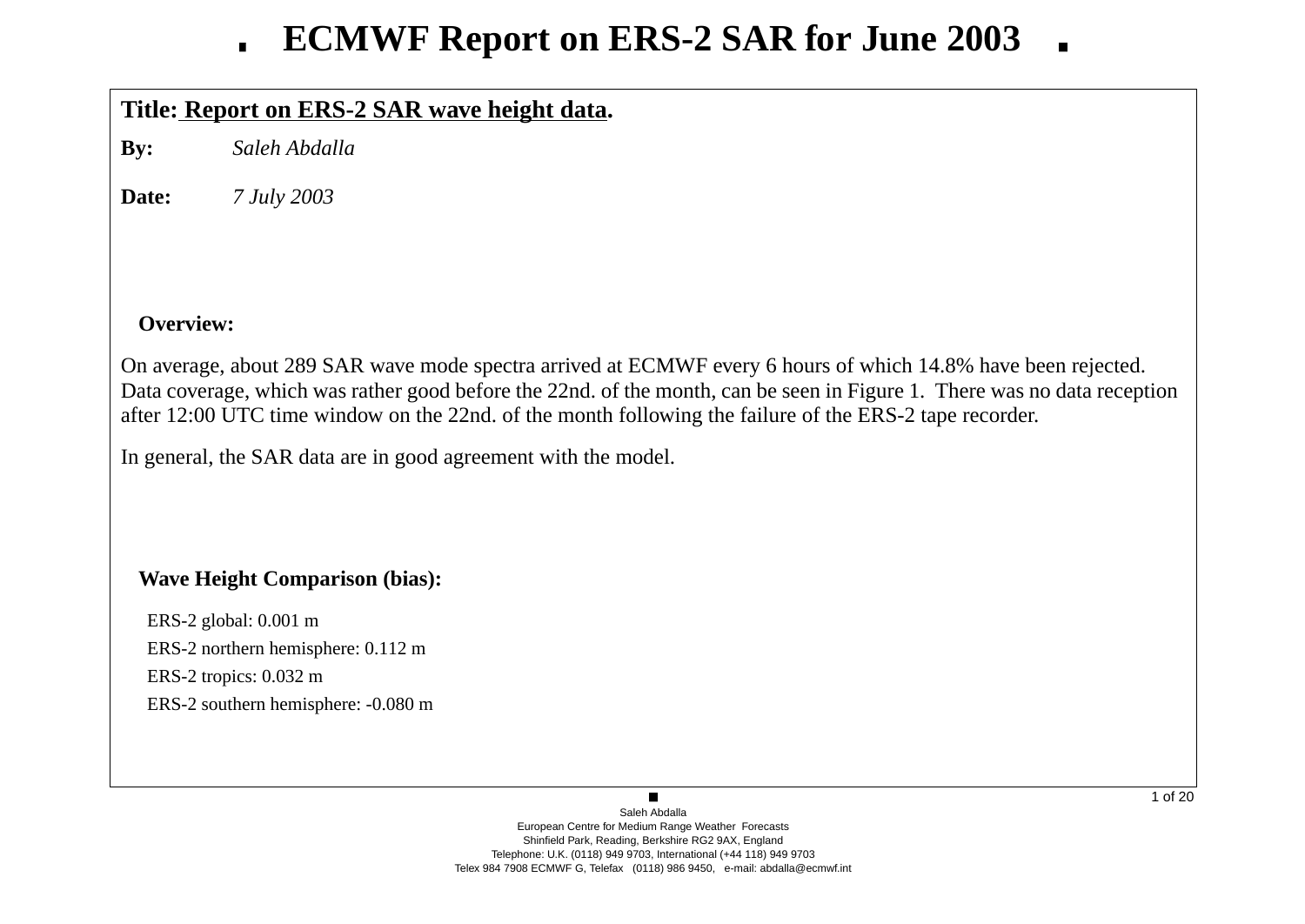## **Remarks:**

- **•** The SAR worked normally this month.
- **•** According to ESA (EOHelp message of 4 July 2003), the recording capabilities of ERS-2 are declared permanently una vailable following the failure of the ERS-2 tape recorder on 22 June 2003. The ERS-2 tape recorders were used to record the ERS-2 Lo w Rate mission globally for a period of 8 years of continuous acquisition. The global co verage is, therefore, discontinued. The ERS-2 Low Rate mission will be continued within the visibility of ESA ground stations o ver Europe, North Atlantic, the Arctic and western North America. ESA has the intention to extend the co verage of the Real Time Low Rate acquisition o ver the North Atlantic in the near future.

## **Definitions:**

Four new integrated parameters are used to compare the SAR and the model spectra. These parameters are:

1. The mean wave period based on the '-1*th*.' moment (*m*<sub>-1</sub>) defined as:

$$
T_{-1}=m_{-1}/m_0
$$

where  $m_0$  and  $m_{-1}$  are the zeroth and the '-1*th*.' moments of the wave spectrum with the *n-th*. moment, in general, is defined as:

$$
m_n = \int d\theta \int df \cdot f^n \cdot F(f, \theta)
$$

*F* is the wave spectrum in frequency, *f*, - direction space. The comparison between ECMWF model and SAR mean wave periods for the whole month is given in Figure 7.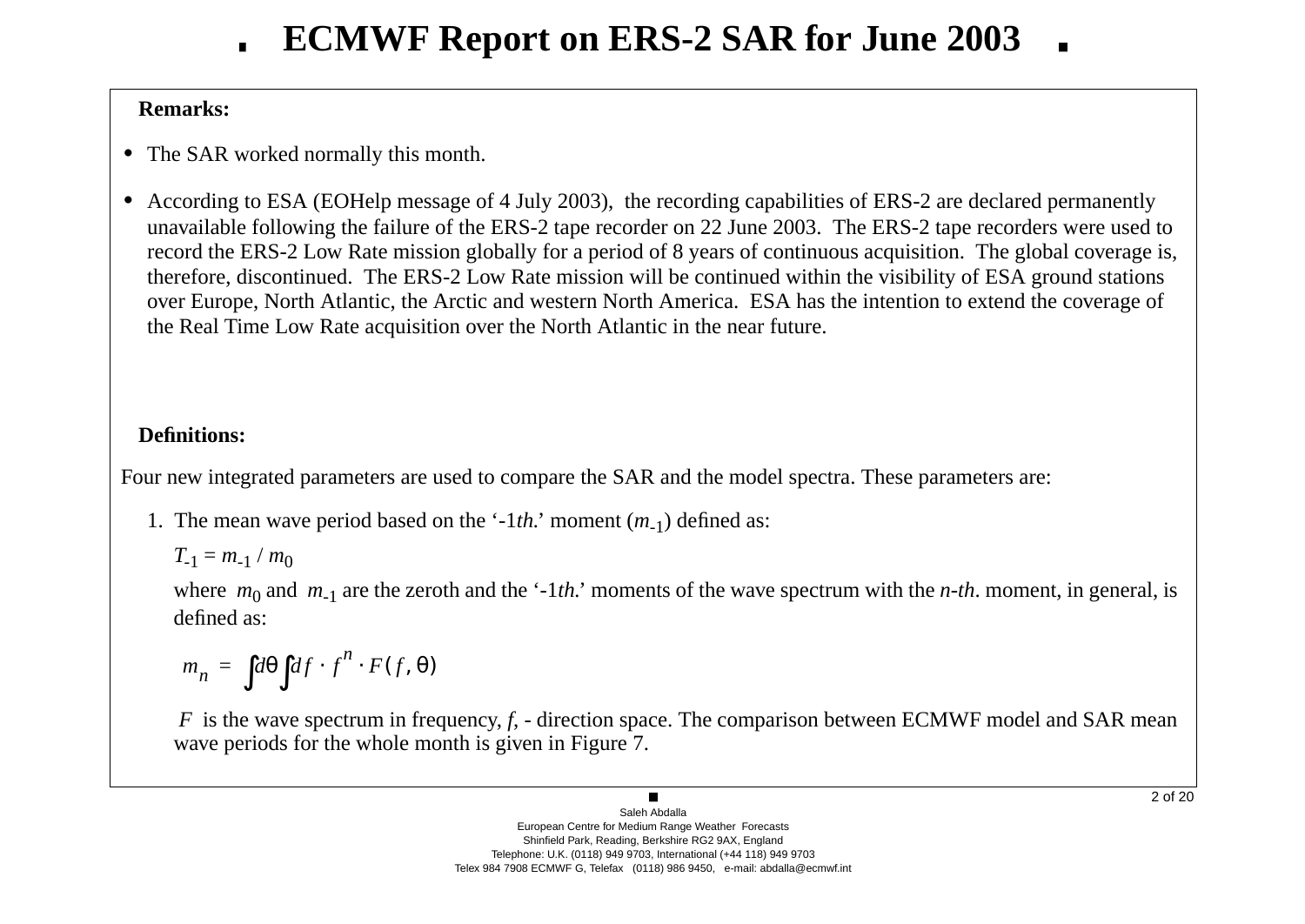2. The w a ve directional spread defined as:

$$
\sigma = \sqrt{2[1 - r_1(f)]}
$$
  
\n
$$
r_1(f) = \int df \int d\theta \cdot F(f, \theta) \cdot \cos[\theta - \varphi(f)]
$$
  
\n
$$
\varphi(f) = \operatorname{atan} \left\{ [\int d\theta \cdot F(f, \theta) \cdot \sin(\theta)] / [\int d\theta \cdot F(f, \theta) \cdot \cos(\theta)] \right\}
$$

The comparison between ECMWF model and SAR wave directional spread values for the whole month is given in Figure 8.

3. The mean w a ve propagation direction defined as:

$$
\varphi = \operatorname{atan} \left\{ [\int df \int d\theta \cdot F(f, \theta) \cdot \sin(\theta)] / [\int df \int d\theta \cdot F(f, \theta) \cdot \cos(\theta)] \right\}
$$

The comparison between ECMWF model and SAR mean wave propagation directions for the whole month is given in Figure 9.

4. The spectral peakedness parameter of Goda ( *Q* <sup>p</sup>) defined as:

$$
Q_p = 2m_0^{-2} \int d\theta \int df \cdot f \cdot F^2(f, \theta)
$$

The comparison between ECMWF model and SAR spectral peakedness (or roughly, spectral narrowness) values for the whole month is gi ven in Figure 10.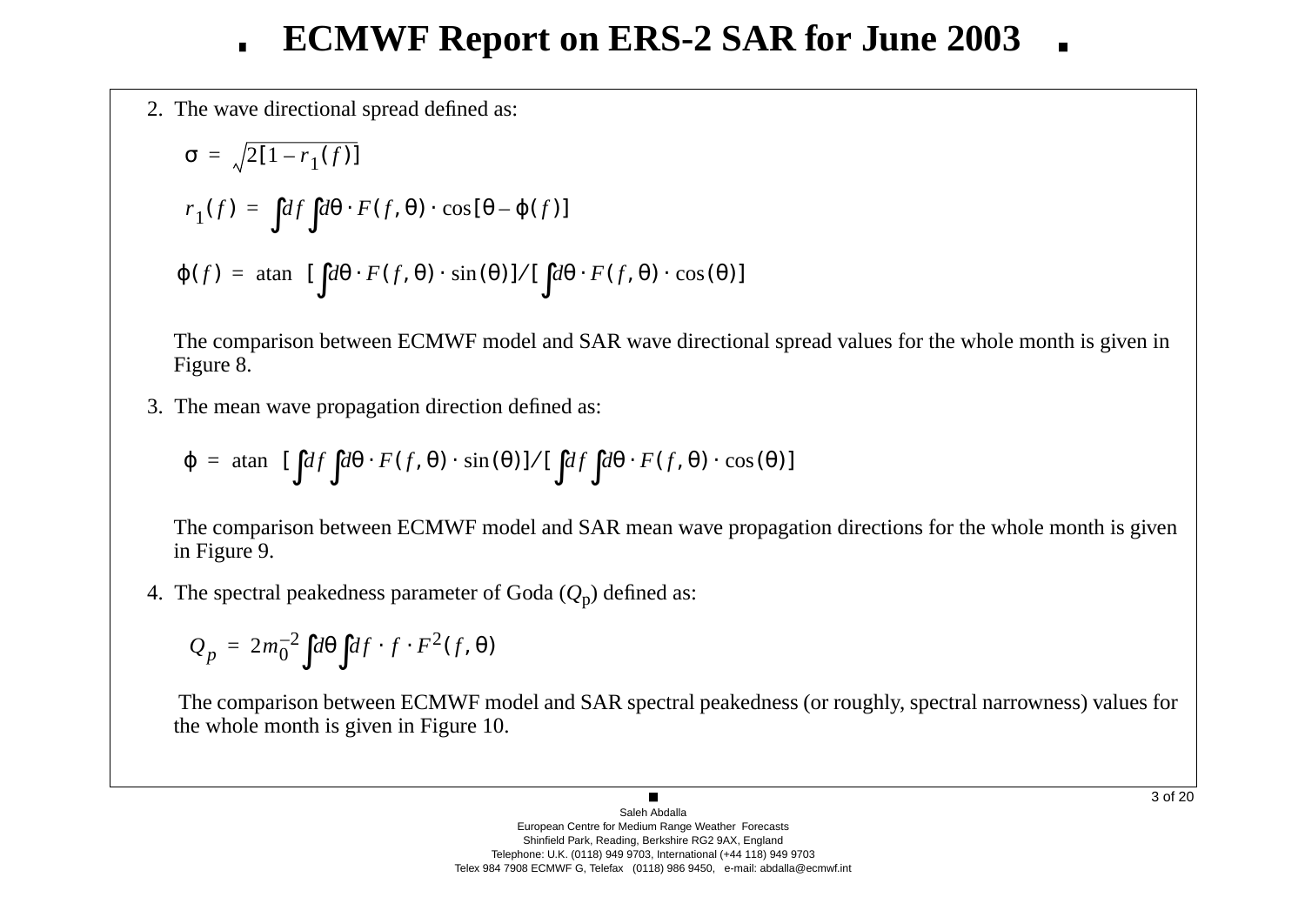## **Figure captions:**

Figure 1: Time series of data reception for ERS-2 Altimeter data for June 2003.

Figure 2: Comparison of ECMWF wave height results with ERS-2 SAR wave height data for June 2003 (global).

Figure 3: Comparison of ECMWF wave height results with ERS-2 SAR wave height data for June 2003 (northern hemisphere)

Figure 4: Comparison of ECMWF wave height results with ERS-2 SAR wave height data for June 2003 (tropics)

Figure 5: Comparison of ECMWF wave height results with ERS-2 SAR wave height data for June 2003 (southern hemisphere)

Figure 6: ERS-2 SAR wave heights: Timeseries of bias (ERS-2 - model) and scatter index (SI).

Figure 7: Comparison of ECMWF mean wave periods with ERS-2 SAR mean wave periods for June 2003 (global).

Figure 8: Comparison of ECMWF wave directional spread with that of ERS-2 SAR for June 2003 (global).

Figure 9: Comparison of ECMWF mean wave directions with those of ERS-2 SAR for June 2003 (global).

Figure 10: Comparison of ECMWF wave peakedness factor with that of ERS-2 SAR for June 2003 (global).

Figure 11: ERS-2 SAR wave heights: Timeseries of daily bias (ERS-2 - model) for the past year.

Figure 12: ERS-2 SAR wave heights: Timeseries of daily root mean square difference (RMSE) for the past year.

Figure 13: Comparison between SAR and ECMWF "2-second wave-period interval equivalent wave heights" for June 2003 (global).

Figure 14: Comparison between SAR and ECMWF "2-second wave-period interval equivalent wave heights" for June 2003 (n. hem.).

Figure 15: Comparison between SAR and ECMWF "2-second wave-period interval equivalent wave heights" for June 2003 (tropics).

Figure 14: Comparison between SAR and ECMWF "2-second wave-period interval equivalent wave heights" for June 2003 (s. hem.).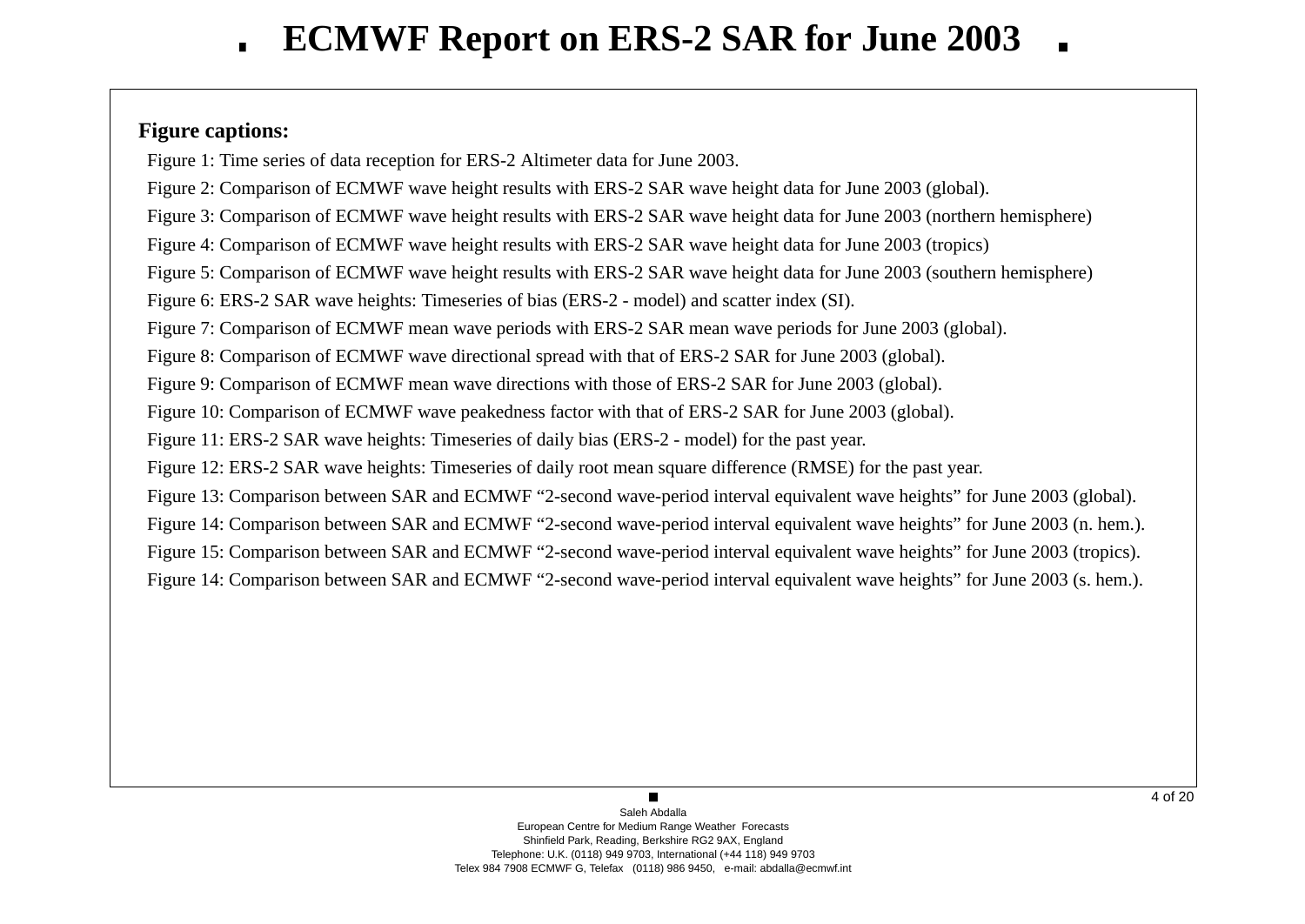

Telephone: U.K. (0118) 949 9703, International (+44 118) 949 9703 Telex 984 7908 ECMWF G, Telefax (0118) 986 9450, e-mail: abdalla@ecmwf.int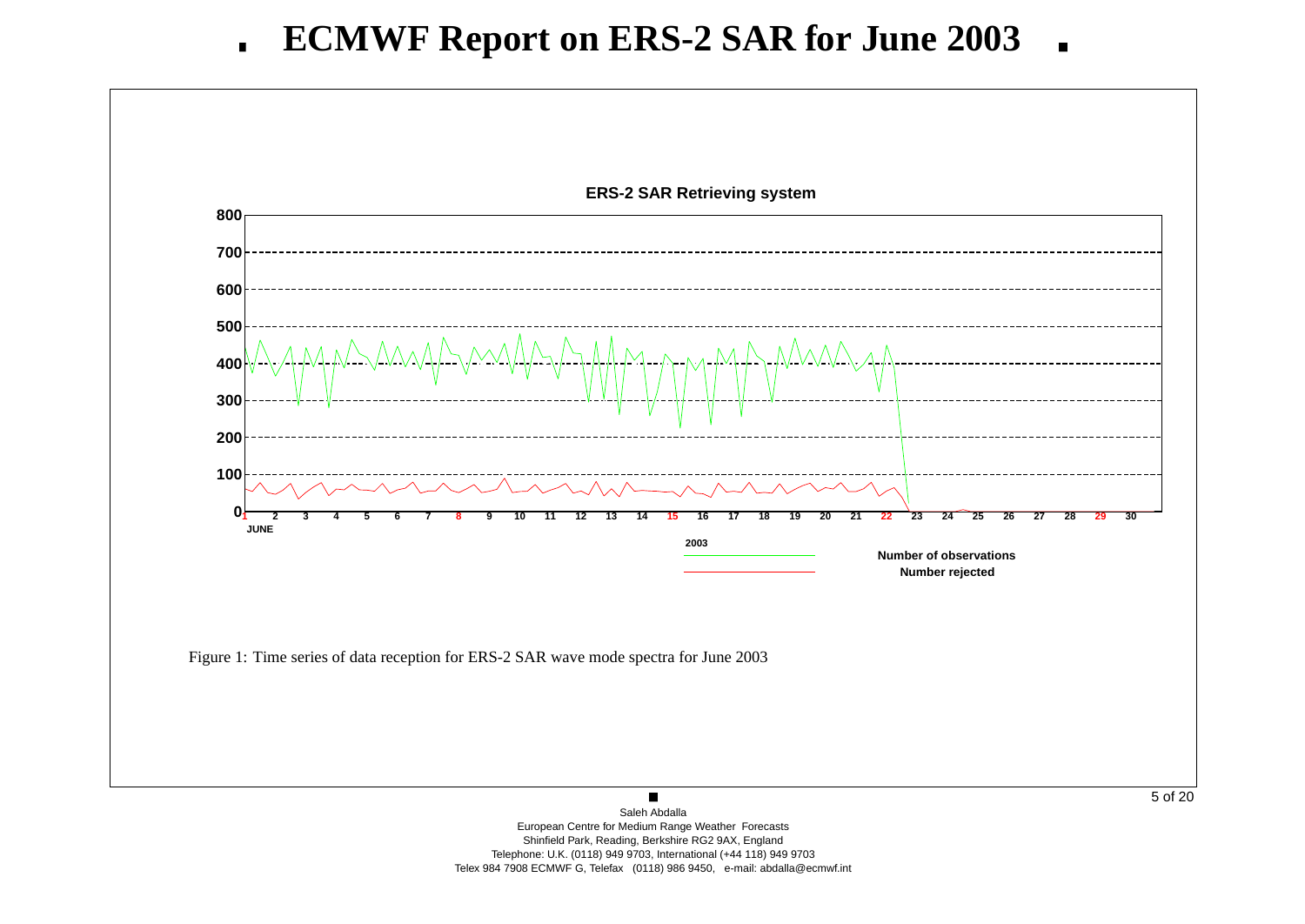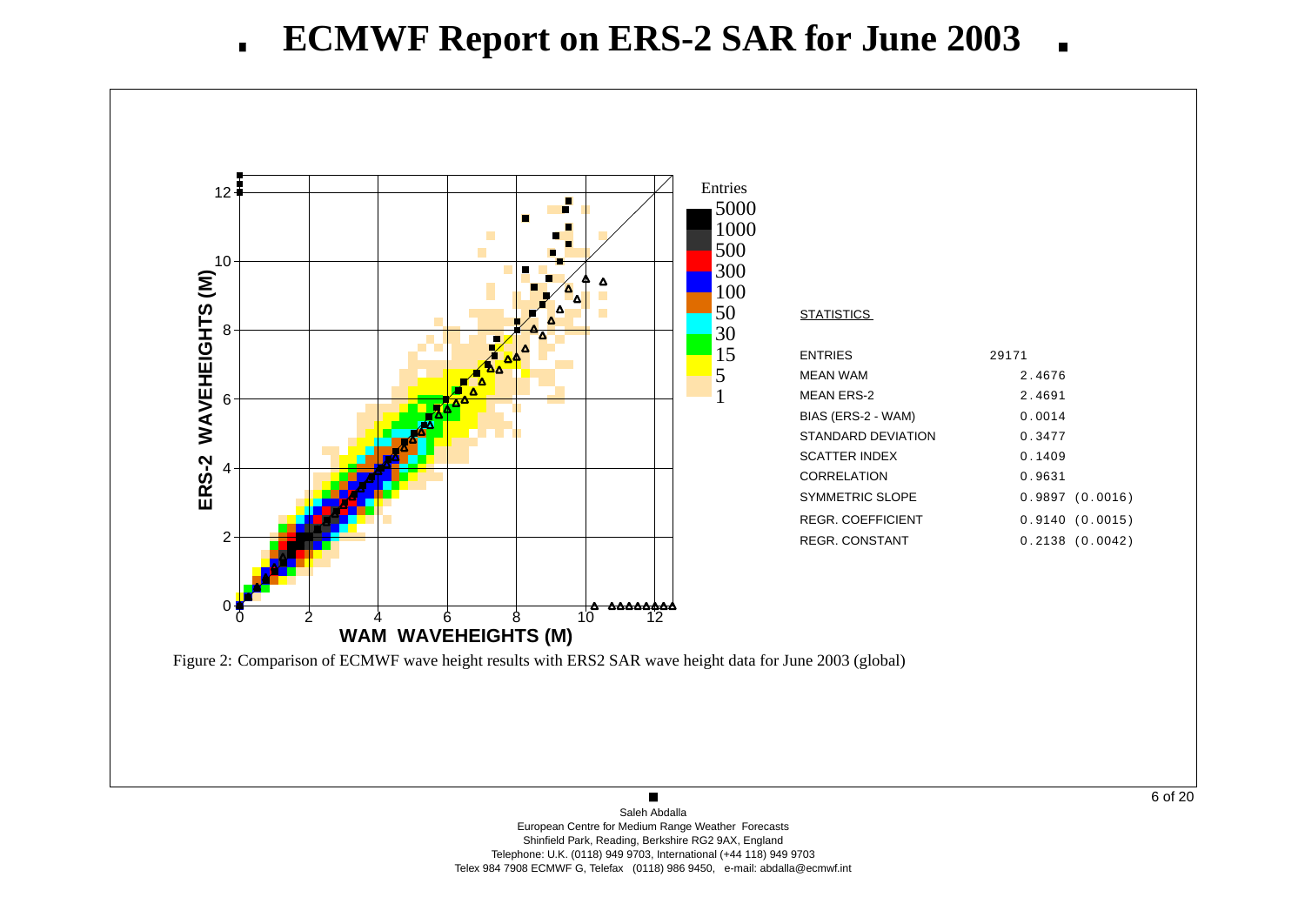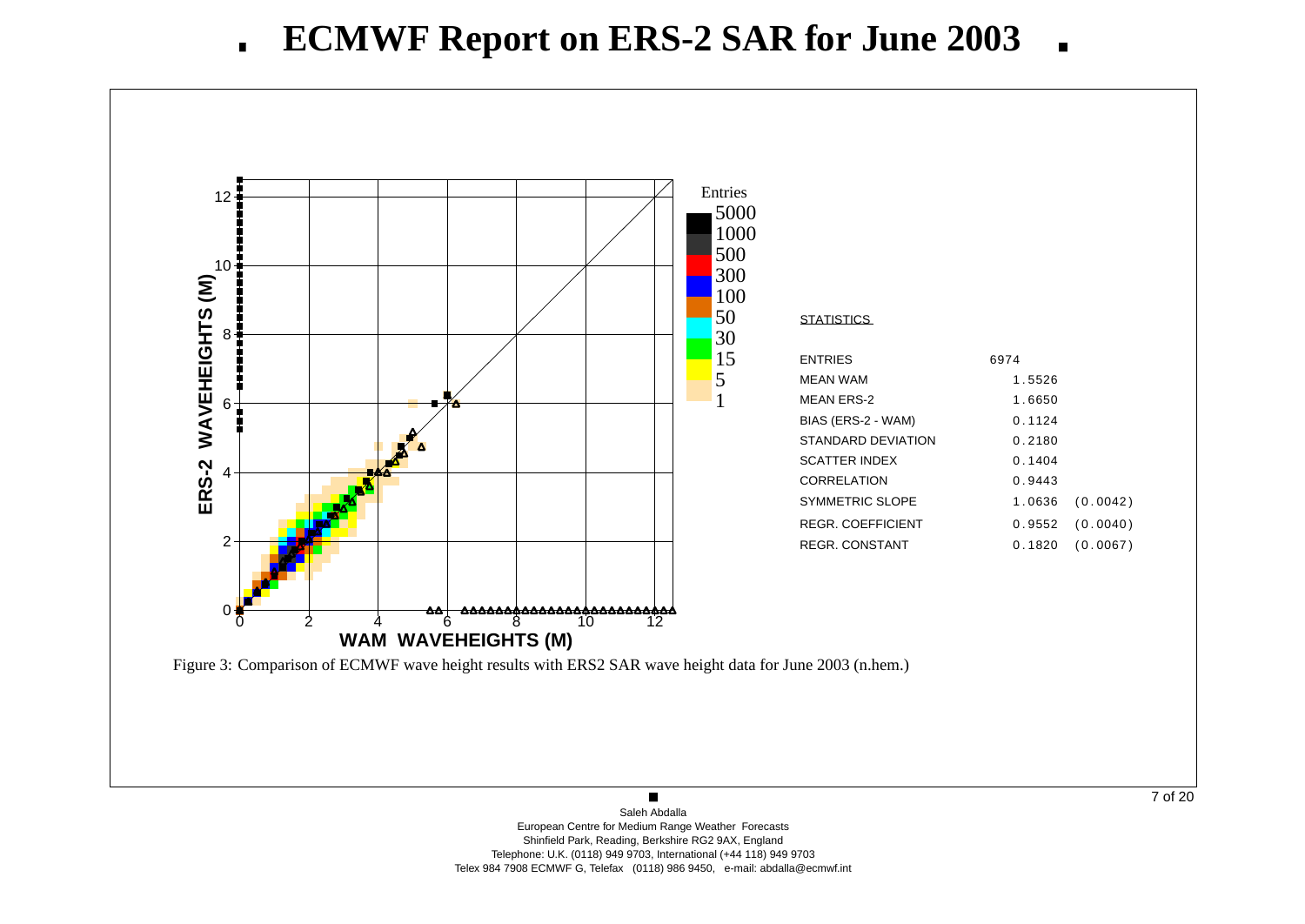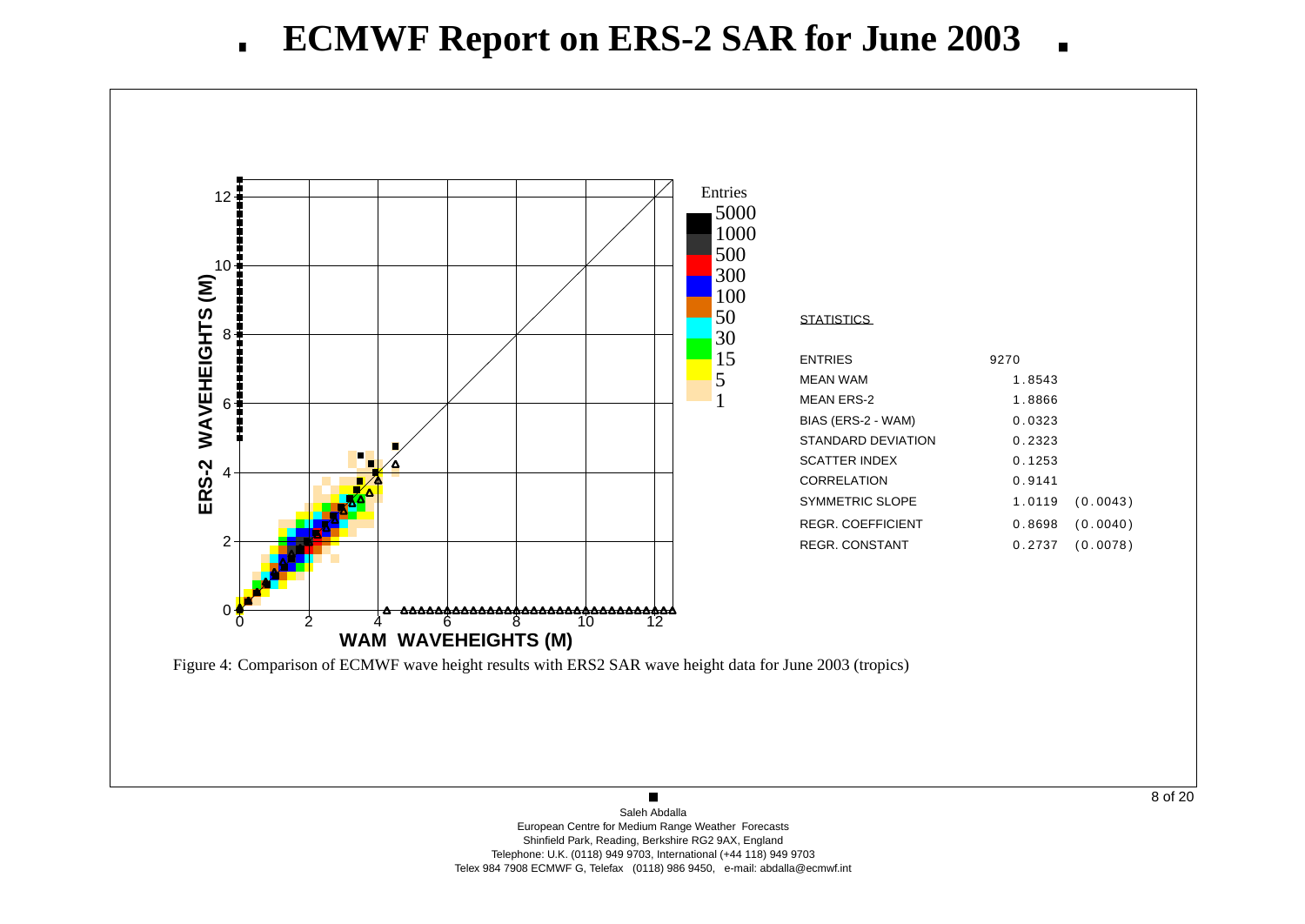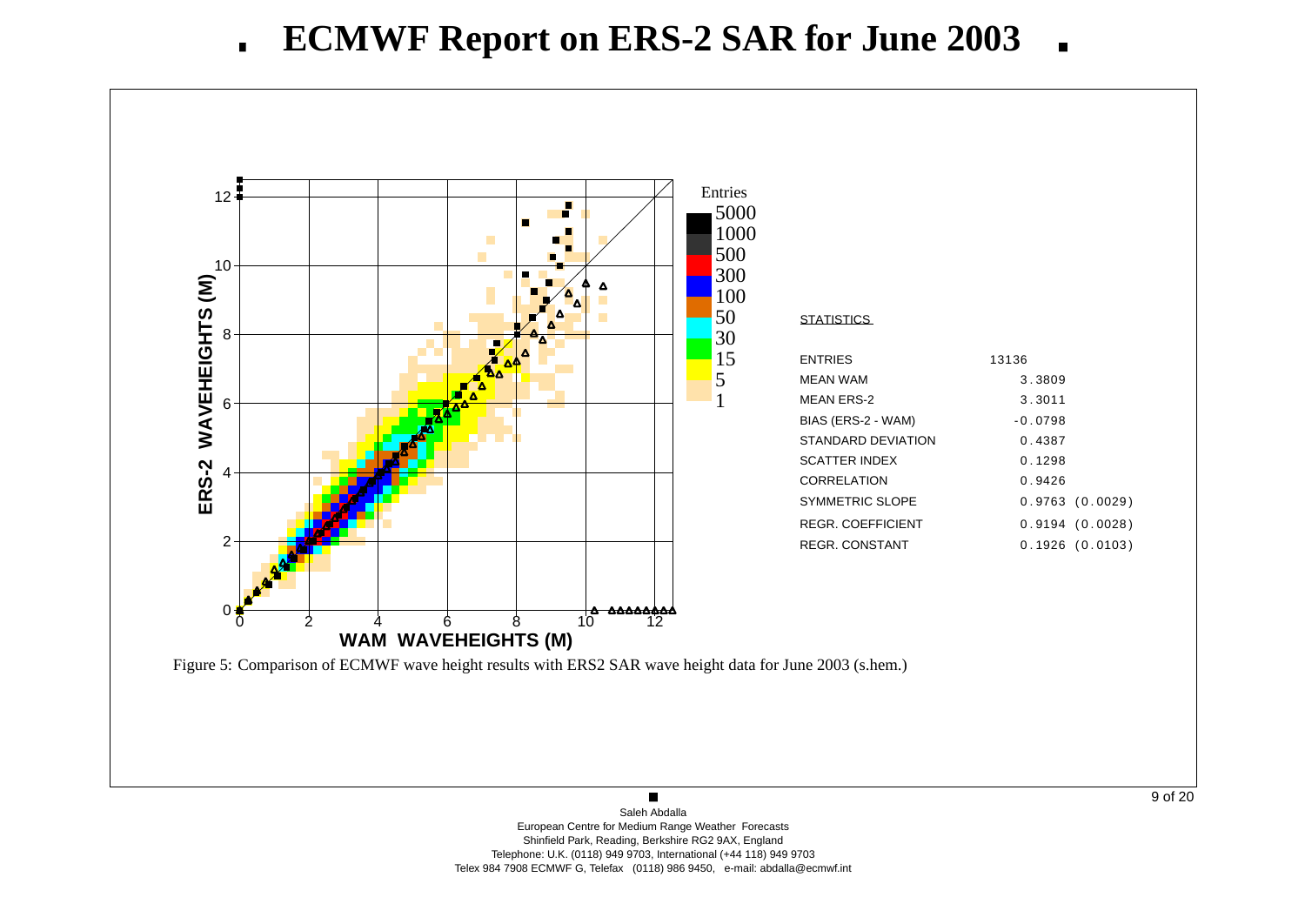**ECMWF Report on ERS-2 SAR for June 2003**  $\blacksquare$ 



Shinfield Park, Reading, Berkshire RG2 9AX, England Telephone: U.K. (0118) 949 9703, International (+44 118) 949 9703

Telex 984 7908 ECMWF G, Telefax (0118) 986 9450, e-mail: abdalla@ecmwf.int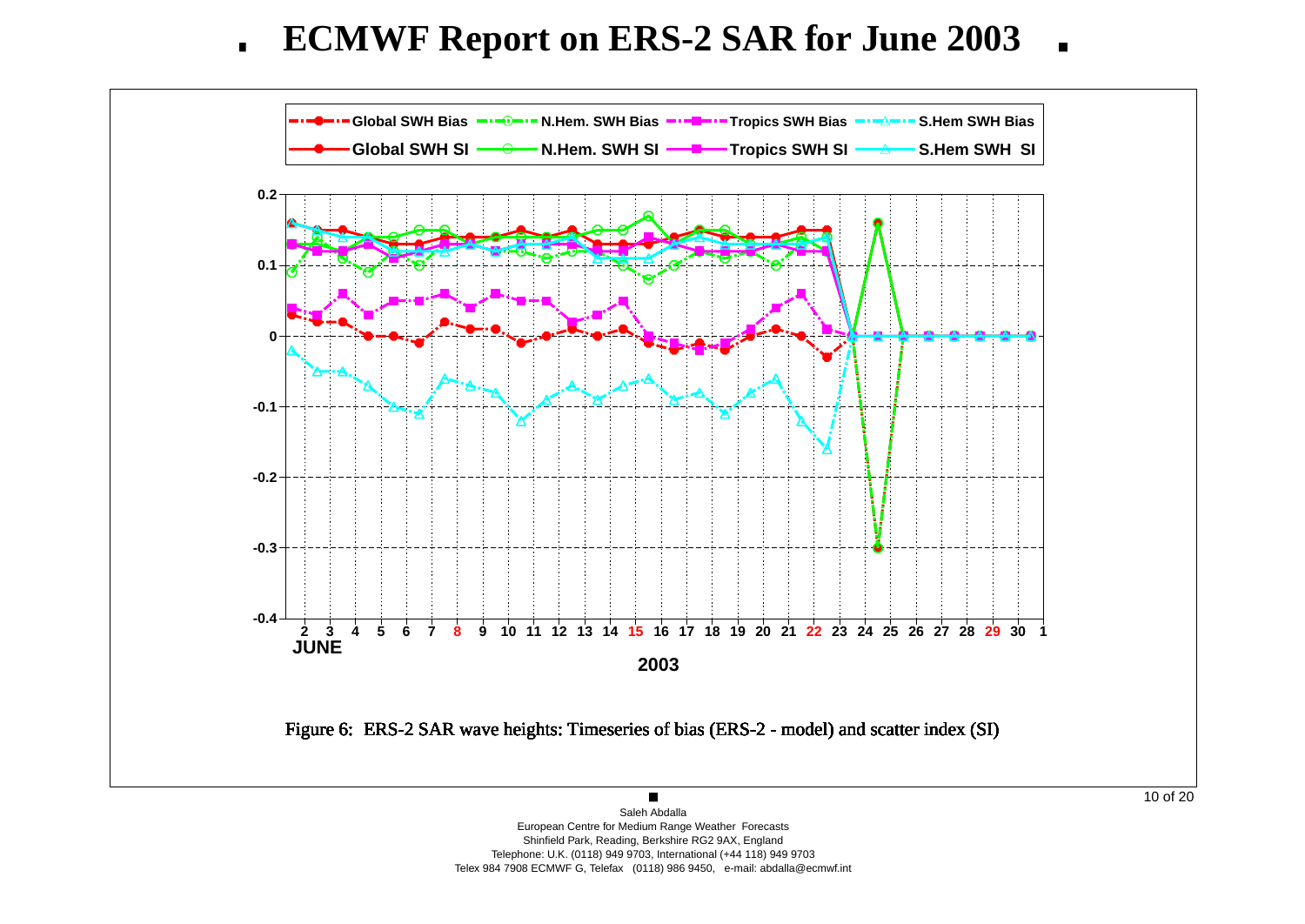

11 of 20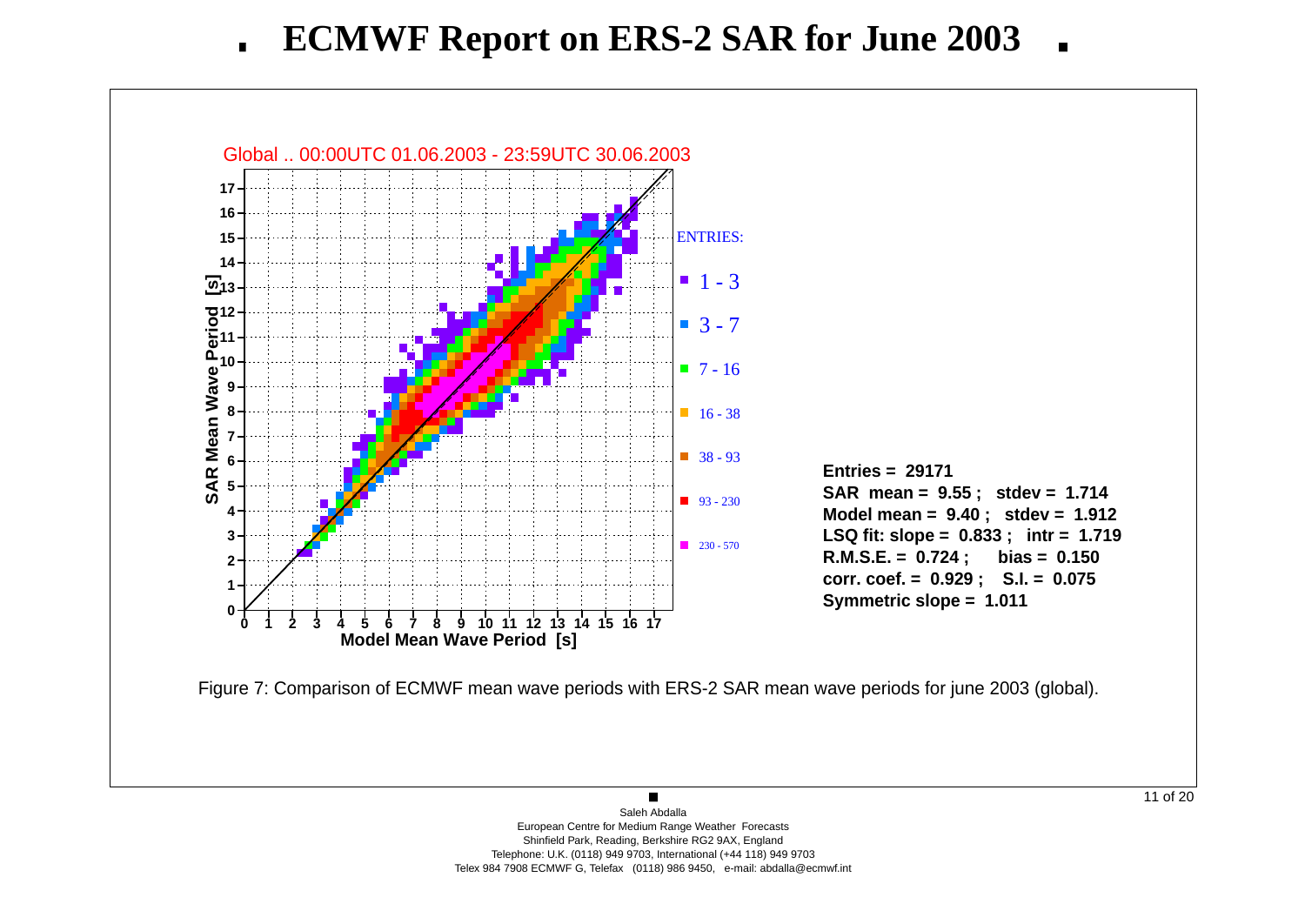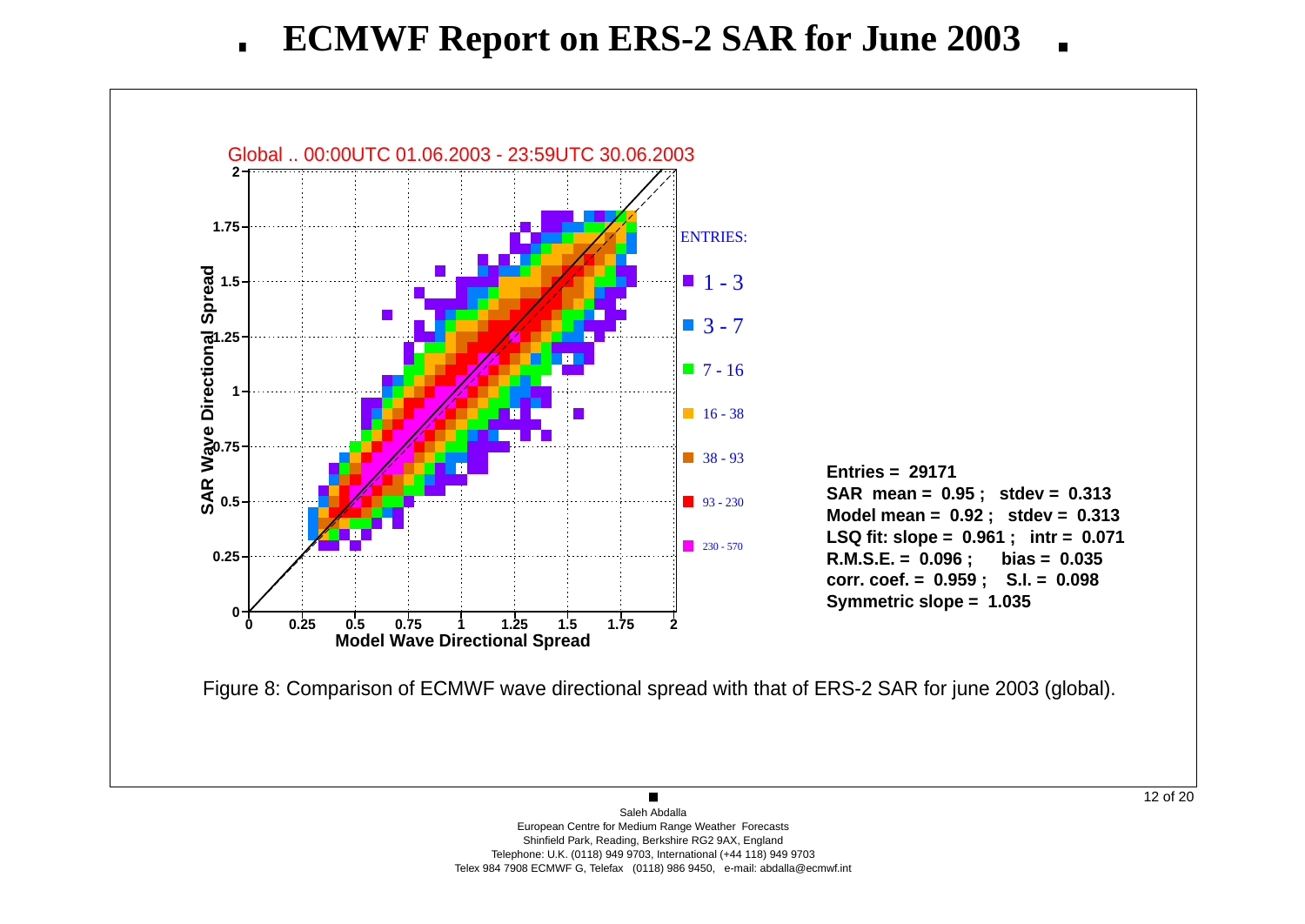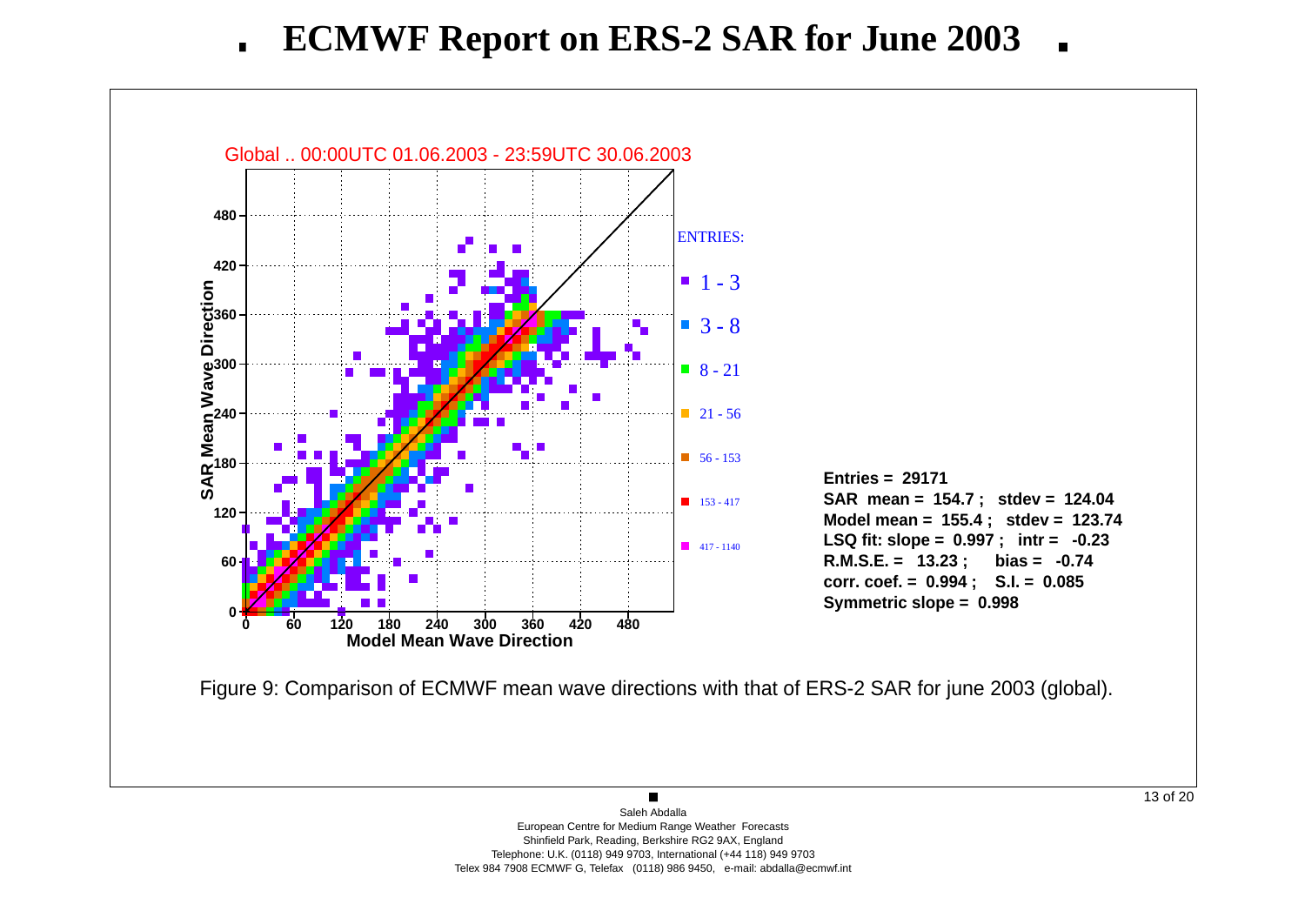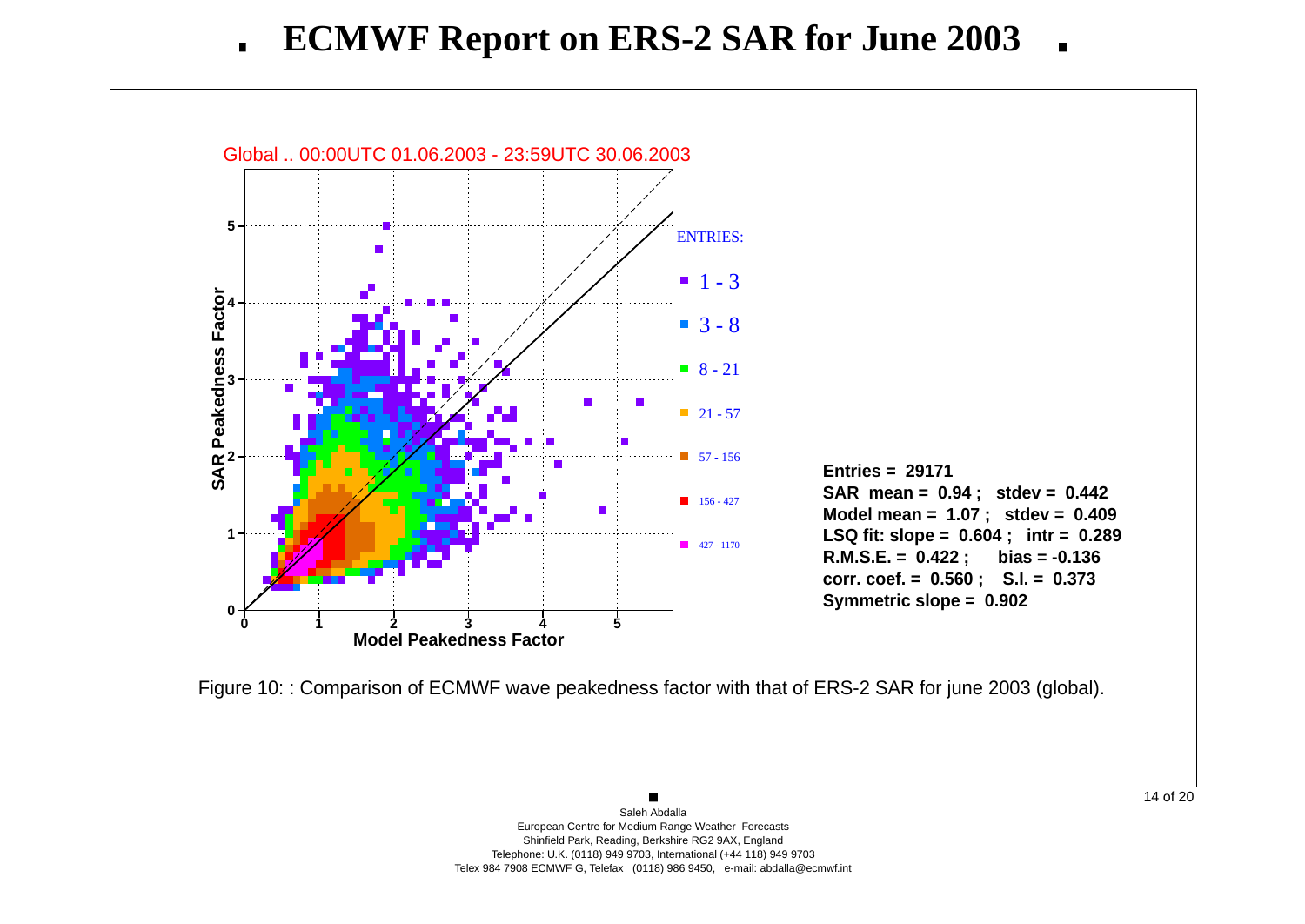

Shinfield Park, Reading, Berkshire RG2 9AX, England Telephone: U.K. (0118) 949 9703, International (+44 118) 949 9703 Telex 984 7908 ECMWF G, Telefax (0118) 986 9450, e-mail: abdalla@ecmwf.int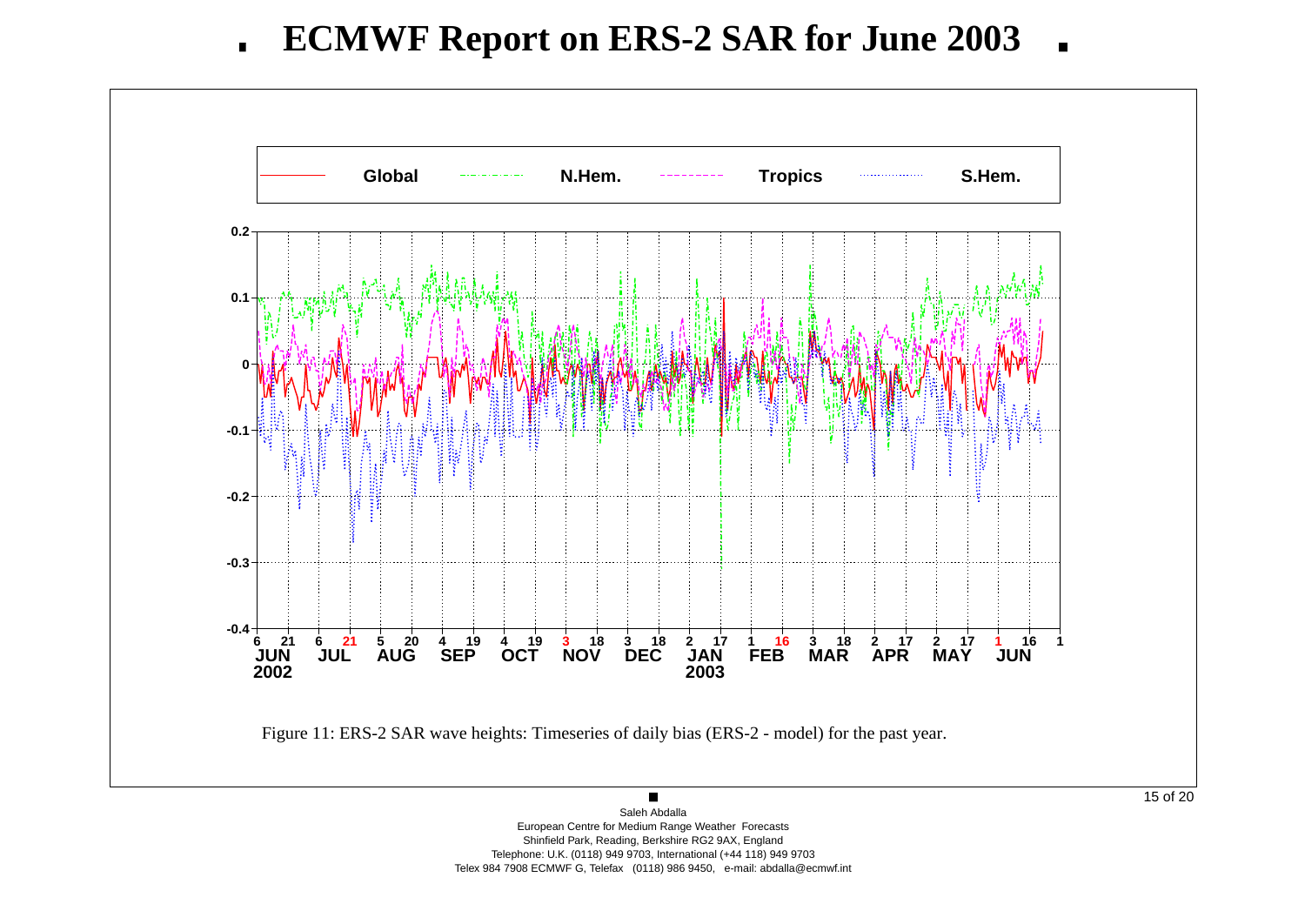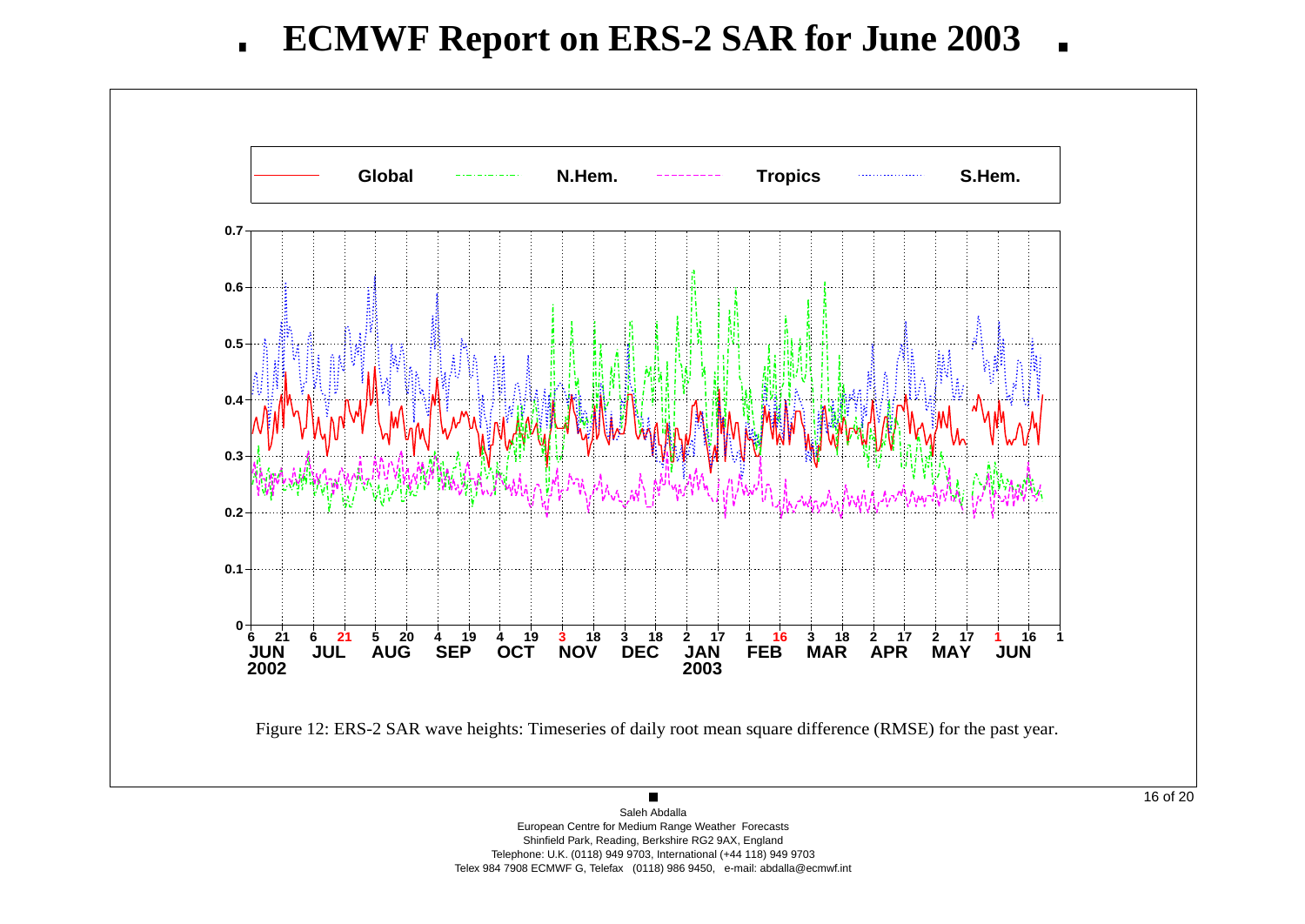**ECMWF Report on ERS-2 SAR for June 2003**  $\blacksquare$  $\blacksquare$ 

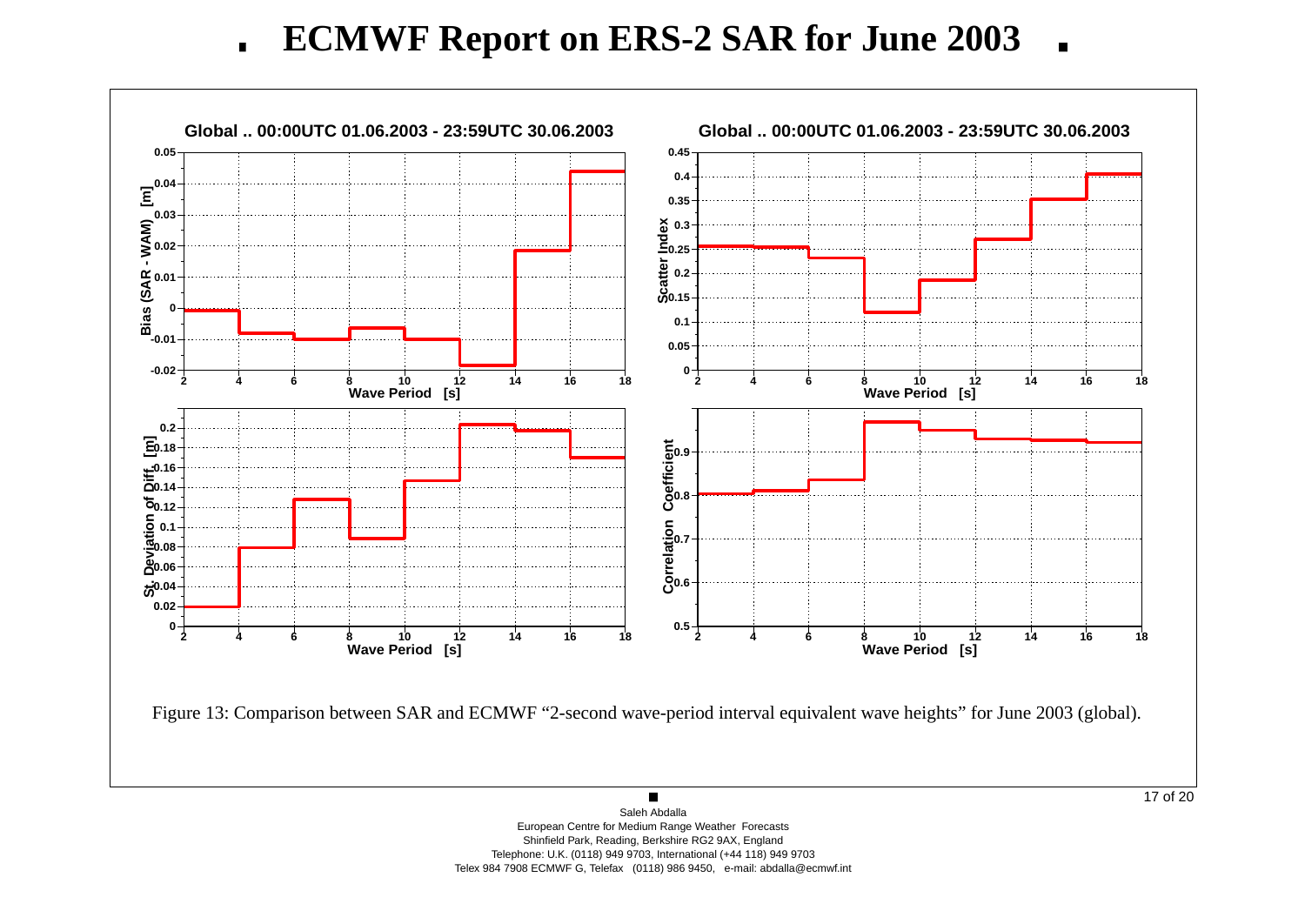**ECMWF Report on ERS-2 SAR for June 2003**  $\blacksquare$  $\blacksquare$ 

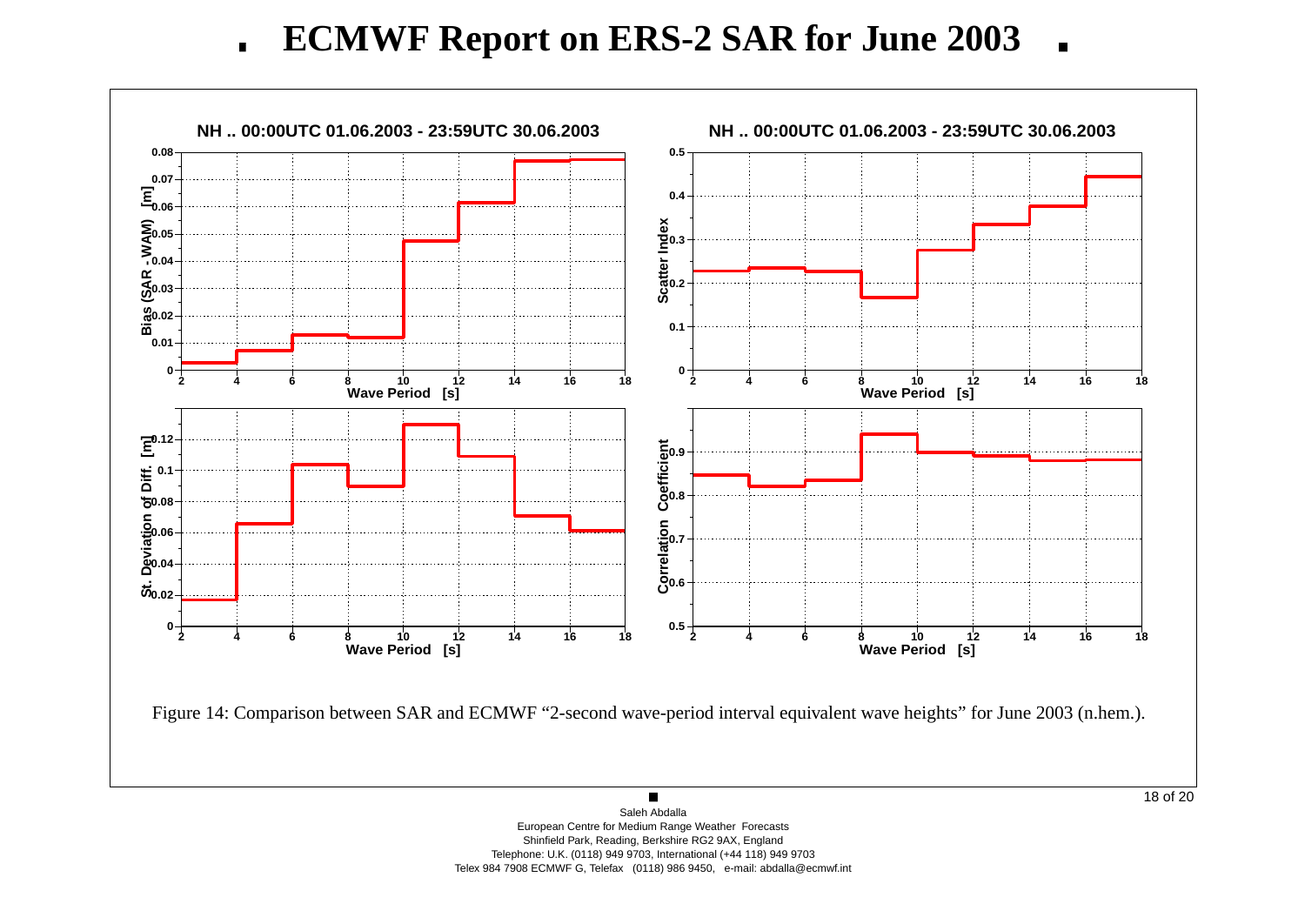